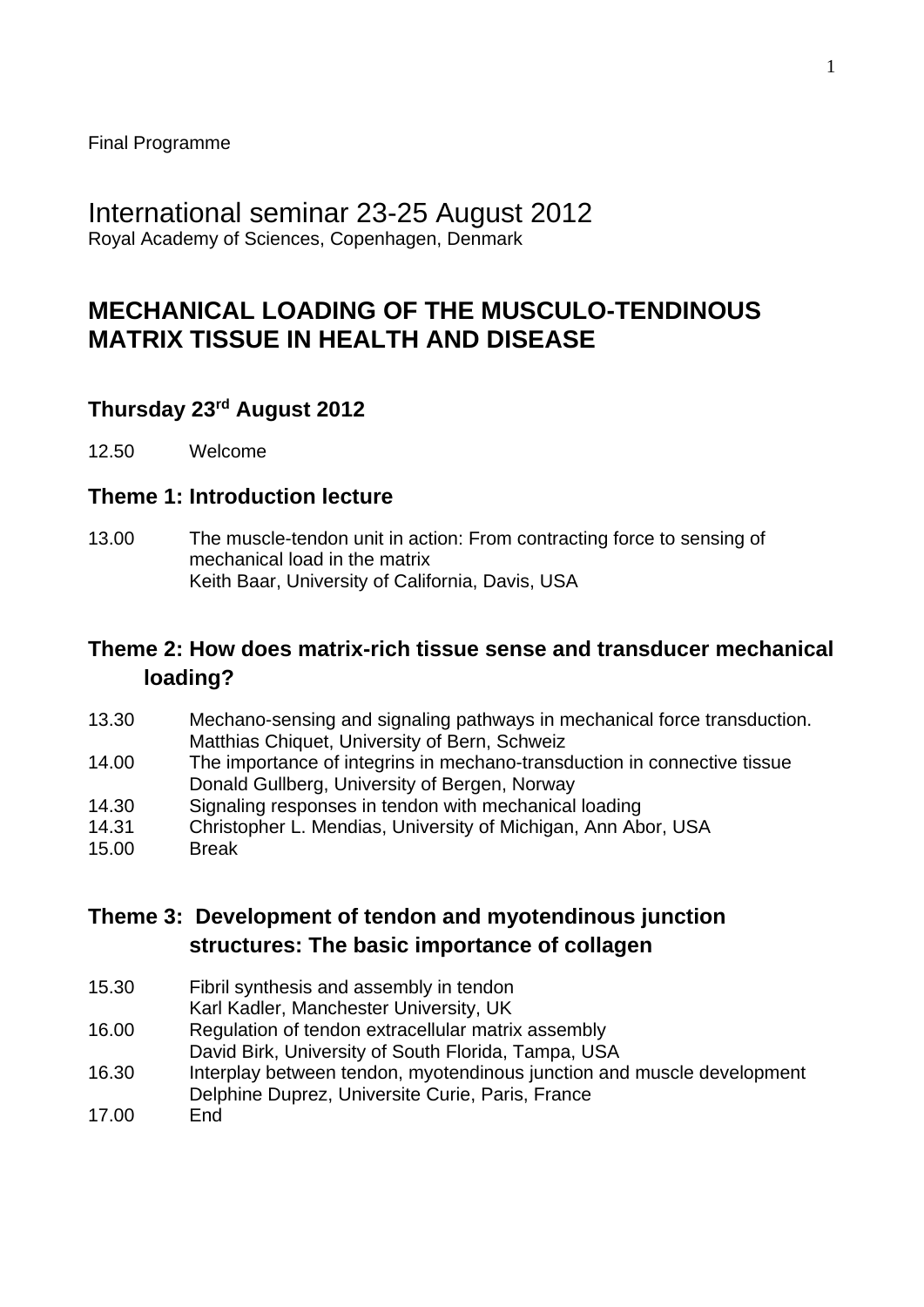## **Friday 24th August 2012**

#### **Theme 4: Load behavior in collagen tissue**

- 9.00 Mechanical forces of different hierarchical levels in the human tendon Peter Magnusson, University of Copenhagen, Denmark
- 9.30 Molecular structure, mechanical behavior, and failure mechanisms of tendon Marcus Buehler, Massachusets Institute of Technology, Boston, USA
- 10.00 Can loading of collagen structures protects towards biochemical degradation Jeffrey Ruberti, Northeastern University, Boston, USA
- 10.30 Break

### **Theme 5: Role of intramuscular connective tissue in muscle function**

| 11.00 | What role does intramuscular connective tissue play in force transmission in<br>muscle |
|-------|----------------------------------------------------------------------------------------|
|       | Richard Lieber, University of California San Diego, USA                                |
| 11.30 | Changes in intramuscular tissue with ageing in humans                                  |
|       | Todd Trappe, Ball State University, Muncie, USA                                        |
| 12.00 | Interplay between cells present in skeletal muscle                                     |
|       | Benedicte Chazaud, INSERM, Univ Paris Rene Decartes, France                            |
| 12.30 | Lunch                                                                                  |

#### **Theme 6: Matrix dynamics with loading in skeletal muscle and tendon**

| 13.30 | Biochemical and morphological changes with repeated loading in horse<br>tendon     |
|-------|------------------------------------------------------------------------------------|
|       | Helen Birch, University College of London, UK                                      |
| 14.00 | Regulation of collagen synthesis in the human musculo-tendinous unit               |
|       | Michael Kjaer, University of Copenhagen, Denmark                                   |
| 14.30 | Role of matrix turnover for recovery after overloading in human skeletal<br>muscle |
|       | Abigail Mackey, University of Copenhagen, Denmark                                  |
| 15.00 | <b>Break</b>                                                                       |

## **Theme 7: What is the most important factor for passive mechanical properties in the muscle-tendinous complex**

- 15.30 The role of collagen in tendon resistance to loading Hazel Screen, Queen Mary University of London, UK
- 16.00 Role of cross-links for connective tissue resistance to loading David Eyre, University of Washington, Seattle, USA
- 16.30 Importance of titin for stretch resistance in skeletal muscle Henk Grazier, University of Arizona, Tucson, Az, USA